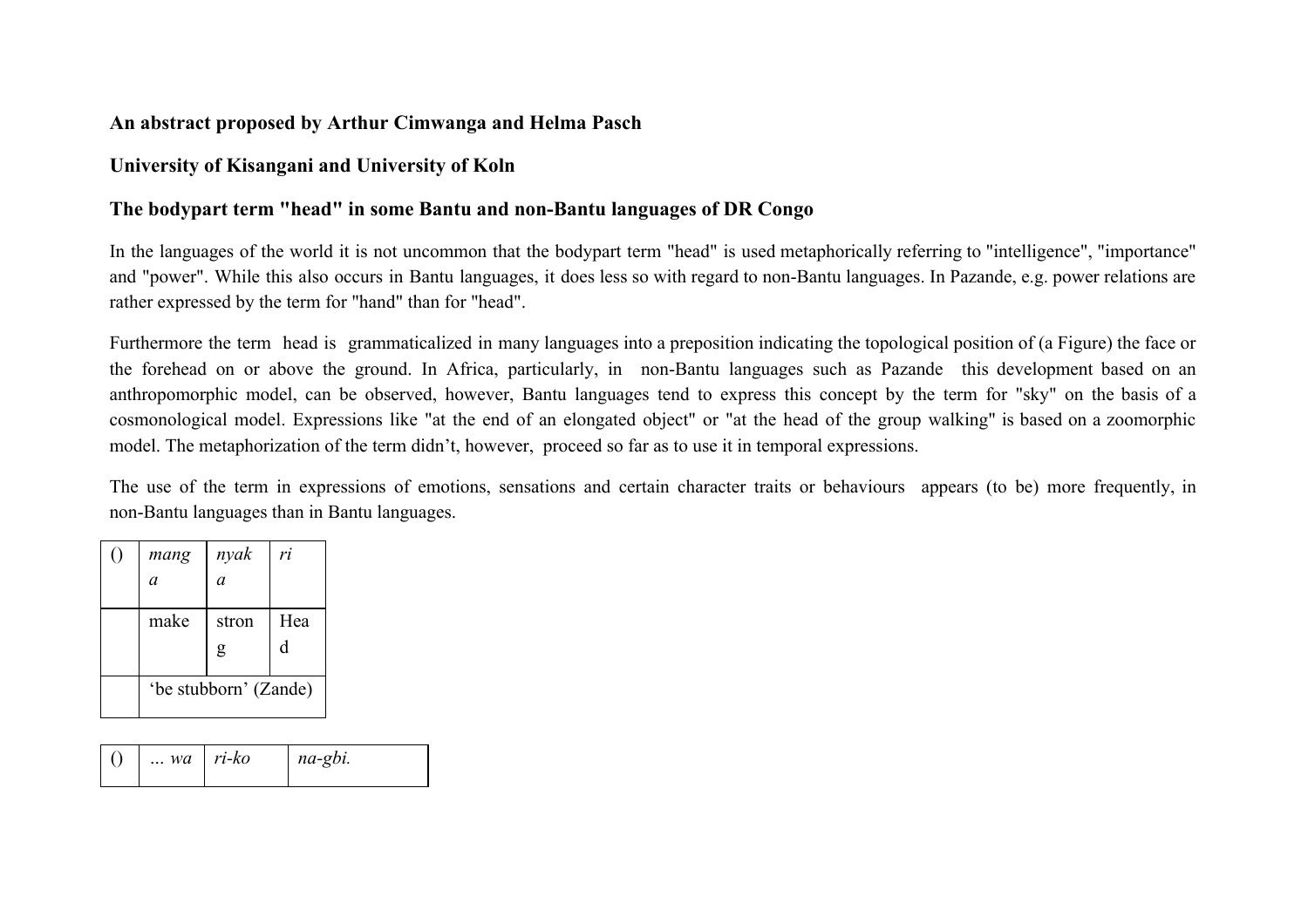|         | like   head-3 | II-burn                    |  |
|---------|---------------|----------------------------|--|
|         | m             |                            |  |
| (Zande) |               | as if his head was on fire |  |

Quite important is the use of the term "head" or for "face, front", the denotation for a major part of the head, in expressions referring to a leading person in social relations; e.g. mwenyampala "he who has a face", i.e. the one who leads a group (3). It is also found in further metaphorized metaphorical constructions containing the term "head" as in the term mutu wa kawulu "locomotive" which is also used to denote the rich person in a family who keeps things running and who has a saying in how things are done (4). Such constructions are more freauent in Bantu languages than in non-Bantu languages.

| $\left( \ \right)$ | mw-eny-a-mpala     |
|--------------------|--------------------|
|                    | 1-having-CONN-face |
|                    | leader (Ciluba)    |

|  | $mu-tu$ | $w-a$  | ka-wulu                                             |
|--|---------|--------|-----------------------------------------------------|
|  | 3-head  | 1-CONN | $12$ -train                                         |
|  |         |        | locomotive / the rich person in the family (Ciluba) |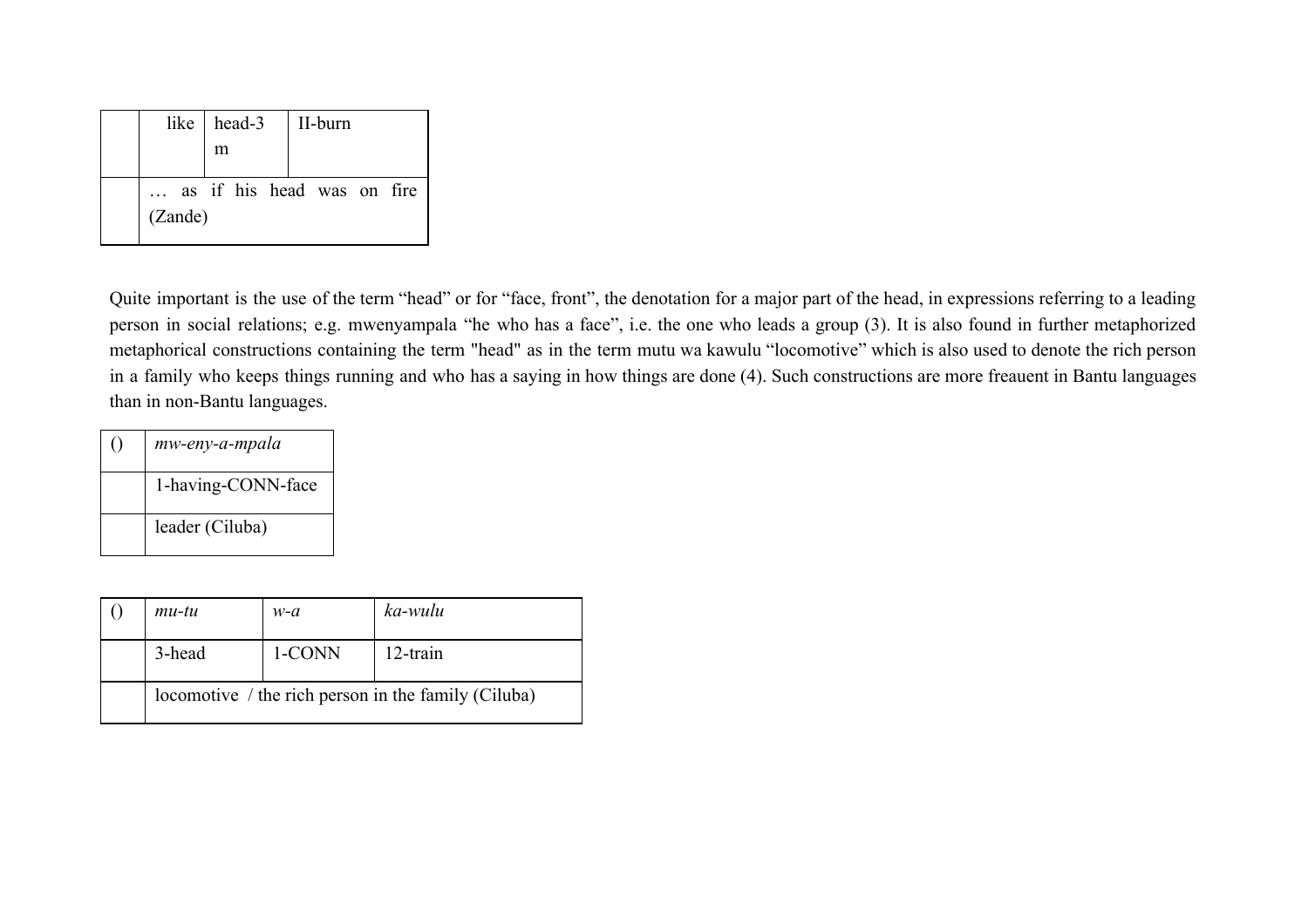| Mutu, a mbuji              |
|----------------------------|
| 1-goat's head              |
| Special device<br>(Ciluba) |

| $mu-tu$                   | w-a    | mbuji      |
|---------------------------|--------|------------|
| 3-head                    | 1-CONN | $12$ -goat |
| special / device (Ciluba) |        |            |

| ( ) | Mutu muulu                |
|-----|---------------------------|
|     | 1- head up                |
|     | Lowbred young<br>(Ciluba) |

| $mu-tu$ | mи     | diulu     |
|---------|--------|-----------|
| 3-head  | 1-CONN | $12$ -air |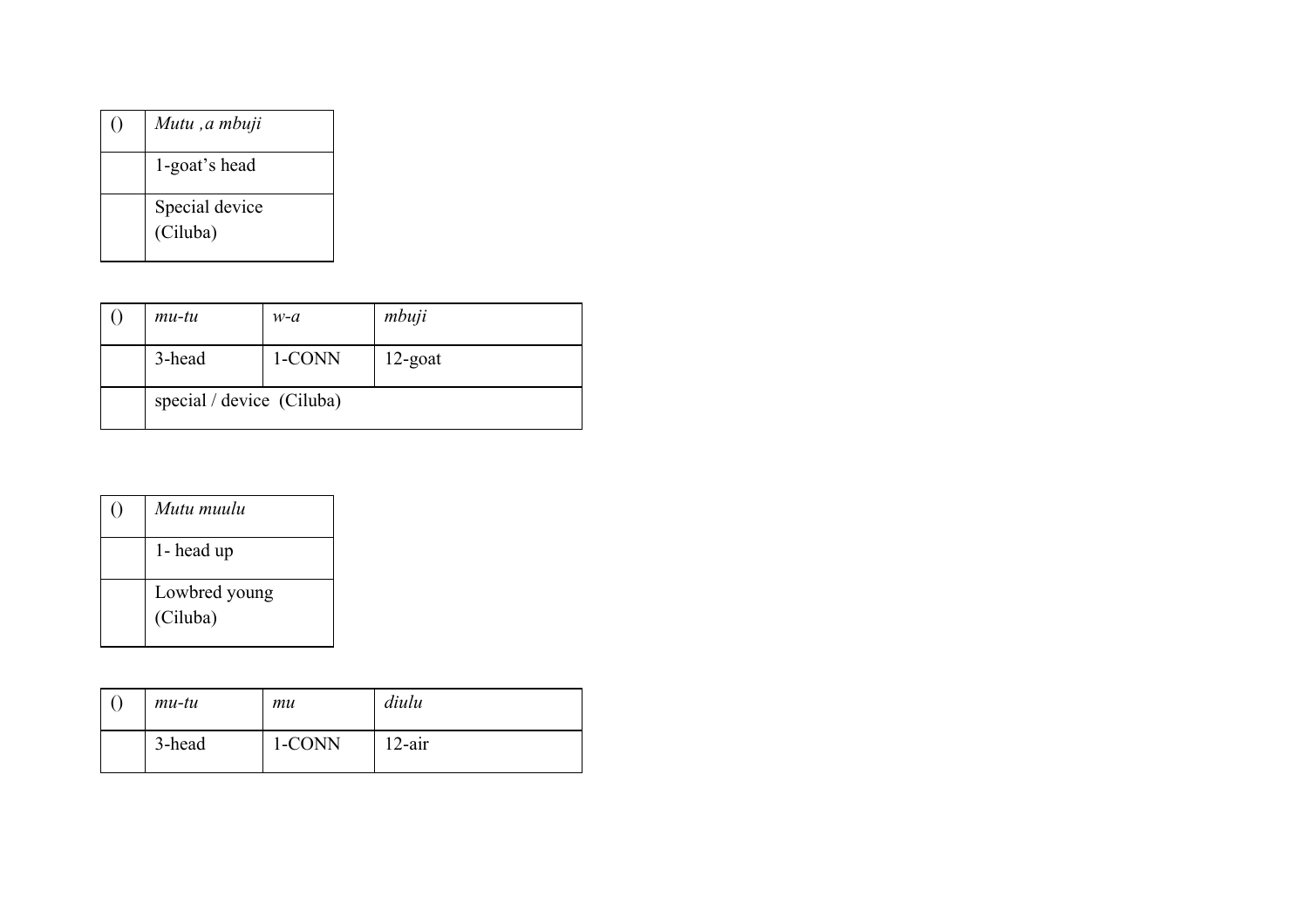| Moto pasi            |
|----------------------|
| 1 troublesome person |
| (Lingala)            |

| $mo$ -to | na     | pasi                                          |
|----------|--------|-----------------------------------------------|
| 3-head   | 1-CONN | 12-sufrings                                   |
|          |        | Someone who often provokes troubles (Lingala) |

| Mutu bwashi |  |
|-------------|--|
| 1 an idiot  |  |
| (ciluba)    |  |

| ◡ | mutu | mwa | bwashi |
|---|------|-----|--------|
|   |      |     |        |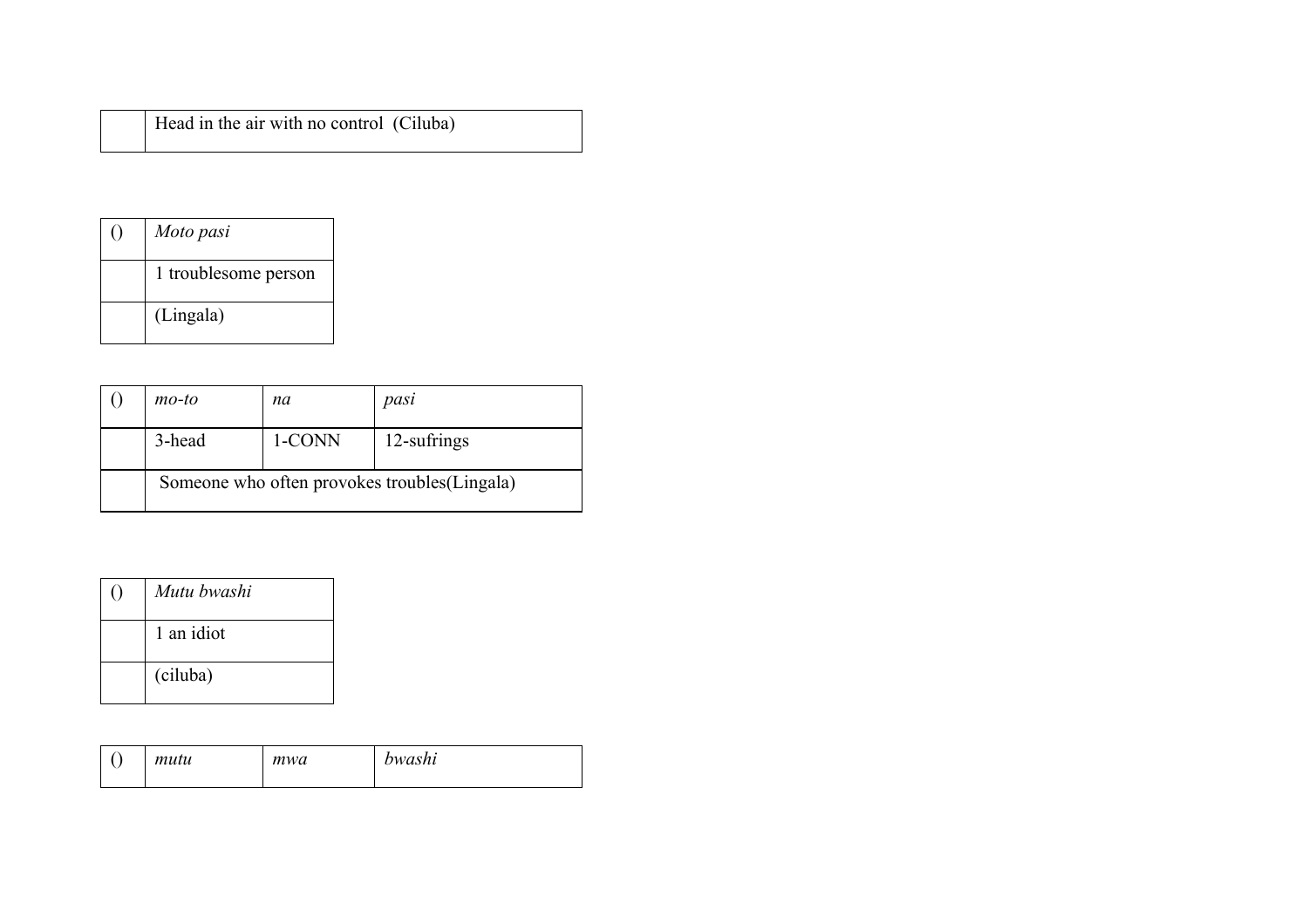| 3-head | 1-CONN                             | 12-sufrings |
|--------|------------------------------------|-------------|
|        | Head without intelligence (Ciluba) |             |

| Mutu mu mayi |  |
|--------------|--|
| 1 failure    |  |
| (ciluba)     |  |

| mutu                       | mu     | mayi        |
|----------------------------|--------|-------------|
| 3-head                     | 1-CONN | 12-sufrings |
| Head in the water (Ciluba) |        |             |

| Moto libanga   |  |
|----------------|--|
| 1 incorrigible |  |
| (lingala)      |  |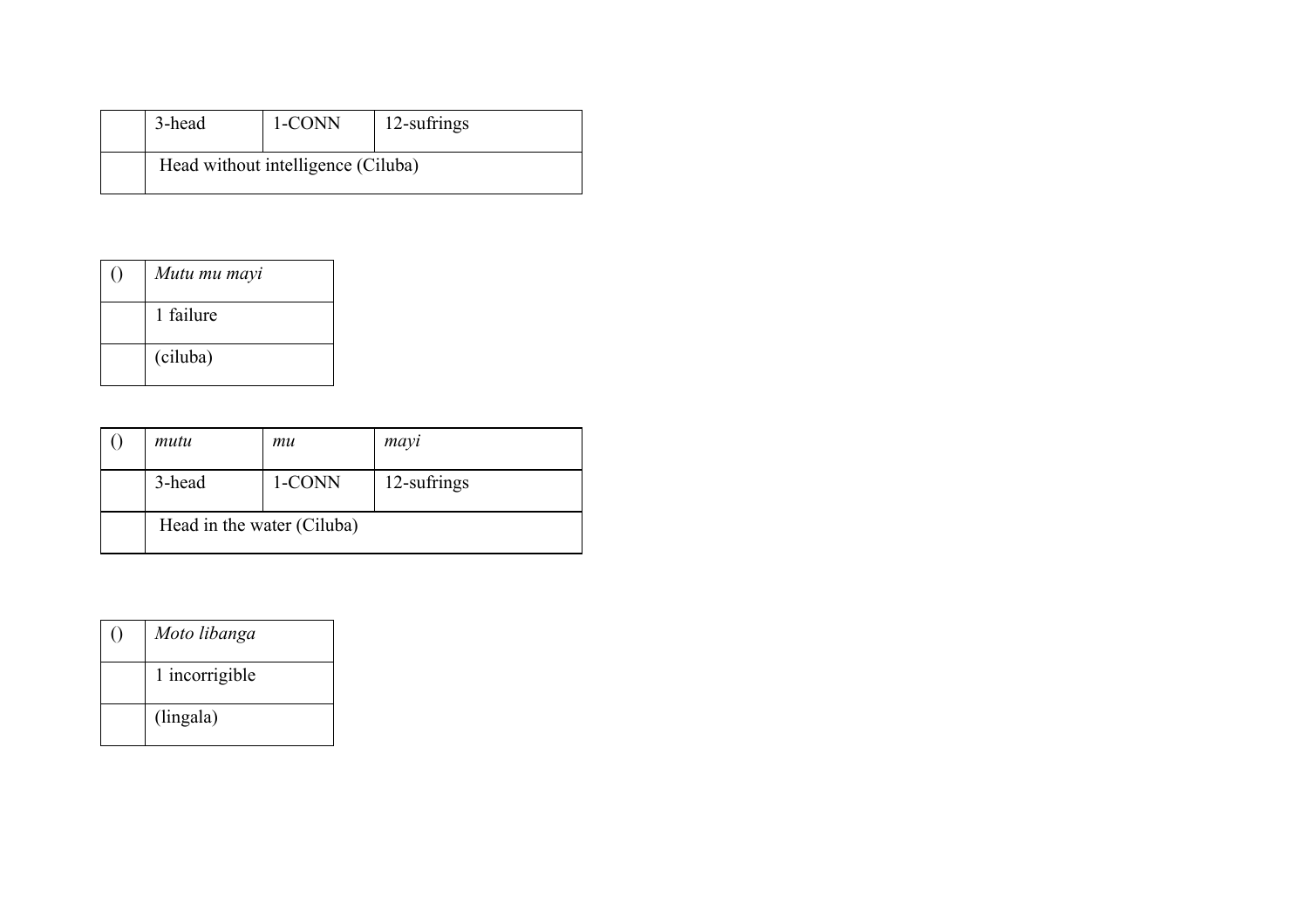| moto                    | νa     | libanga  |
|-------------------------|--------|----------|
| 3-head                  | 1-CONN | 12 stone |
| Head of stone (lingala) |        |          |

| Moto moke bongo<br>ehele |  |
|--------------------------|--|
| 1 genius                 |  |
| (lingala)                |  |

| moto                                   | νa     | Moke, bongo ya ebele |
|----------------------------------------|--------|----------------------|
| 3-head                                 | 1-CONN | 12 stone             |
| Small head (lingala) much intelligence |        |                      |